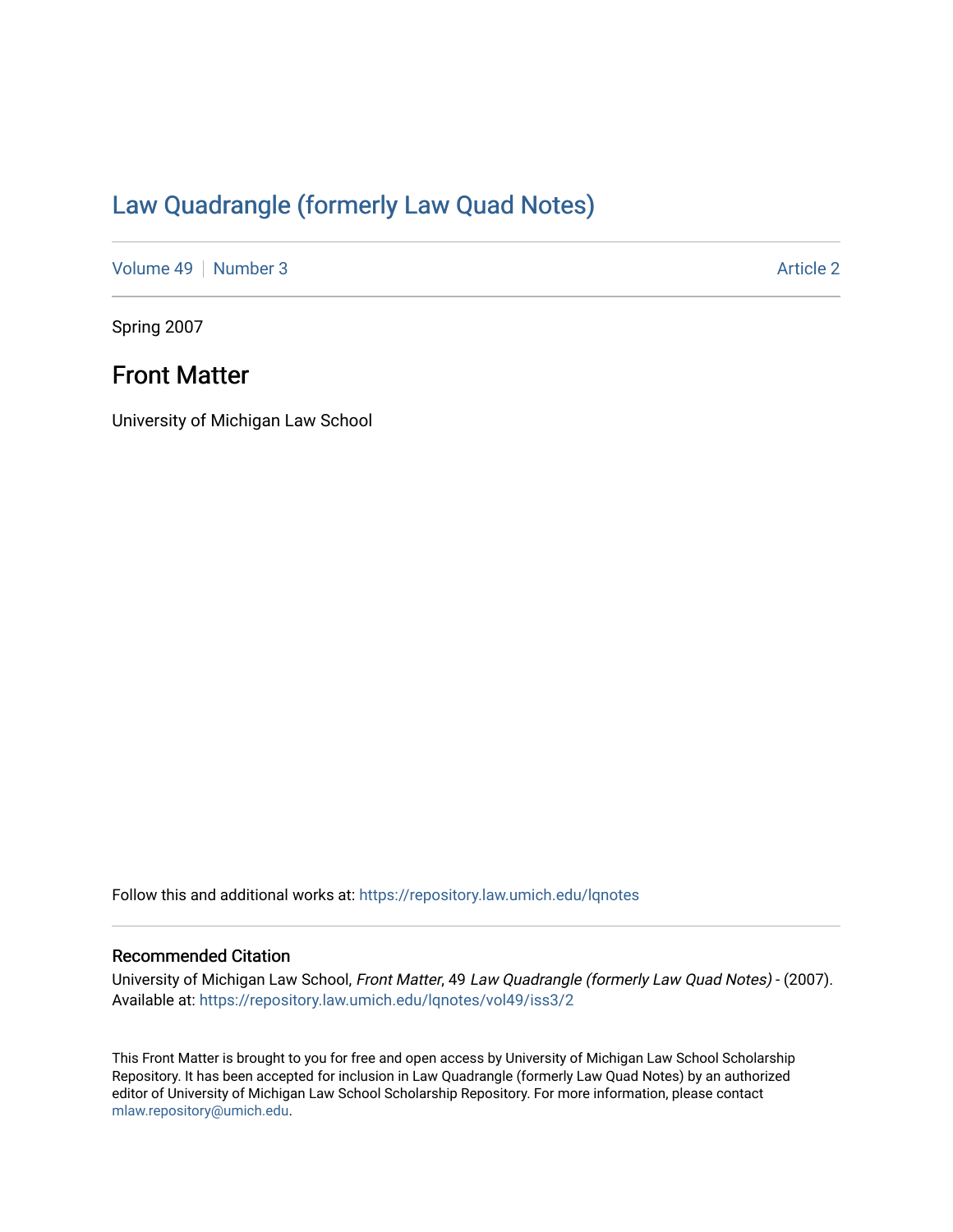

The University of Michigan Law School Volume 49, Number 3 SPRING 2007

On the cover: The tower of Michigan Law's Reading Room seen through a window of the renowned Law Library. The Legal Research Building is ranked 94th of 150 of America's best-loved architectural sites in a recent survey conducted for the American Institute of Architects. The survey put Michigan Law's treasured building, designed by the firm of York & Sawyer and built in the first half of the 20th century, on a list with gems like the National Cathedral, Lincoln Memorial, Washington Monument, and Golden Gate Bridge. (Photo by Sam Hollenshead)

## Copyright © 2007

The Regents of the University of Michigan. All rights reserved. Law Quadrangle Notes (USPA #144) is issued by the University of Michigan Law School. Postage paid at Ann Arbor, Michigan. Publication office: Law Quadrangle Notes, University of Michigan Law School, Ann Arbor, MI 48109-1215. Published three times a year.

Postmaster, send address changes to: Editor, Law Quadrangle Notes University of Michigan Law School B38 Hutchins Hall Ann Arbor, MI 48109-1215

Faculty Advisors: Steven P. Croley, Edward Cooper, and Yale Kamisar

Editorial Consultant: Catherine Cureton

Editor/Writer: Tom Rogers

Writers: Becky Freligh, Jeff Mortimer, Sarah Vinka

Director of Publications: Lisa Mitchell-Yellin

Design: Laura Jarvis

Photo Credits: Gregory Fox; Sam Hollenshead; University Photo Services (Lin Jones, Scott Galvin, Martin Vloet)

The University of Michigan, as an equal opportunity/affirmative action employer, complies with all applicable federal and state laws regarding nondiscrimination and affirmative action, including Title IX of the Education Amendments of 1972 and Section 504 of the Rehabilitation Act of 1973. The University of Michigan is committed to a policy of nondiscrimination and equal opportunity for all persons regardless of race, sex\*, color, religion, creed, national origin or ancestry, age, marital status, sexual orientation, disability, or Vietnam-era veteran status in employment, educational programs and activities, and admissions. Inquiries or complaints may be addressed to the Senior Director for Institutional Equity and Title IX/Section 504 Coordinator, Office for Institutional Equity, 2072 Administrative Services Building, Ann Arbor, Michigan 48109-1432, 734.763.0235, TTY 734.647.1388. For other University of Michigan information call 734.764.1817.

\*Includes discrimination based on gender identity and gender expression.

The Regents of the University of Michigan Julia Donovan Darlow, Ann Arbor Laurence B. Deitch, Bingham Farms Olivia P. Maynard, Goodrich Rebecca McGowan, Ann Arbor Andrea Fischer Newman, Ann Arbor Andrew C. Richner, Grosse Pointe Park S. Martin Taylor, Grosse Pointe Farms Katherine E. White, Ann Arbor Mary Sue Coleman (ex officio)

## **If you are a Law School graduate, please send your change of address to:**

Law School Development and Alumni Relations 109 East Madison Suite 3000 Ann Arbor, MI 48104-2973 Phone: 734.615.4500 Fax: 734.615.4539 E-mail: jteichow@umich.edu

## **Non-alumni readers and others should address:**

**Editor** Law Quadrangle Notes B38 Hutchins Hall Ann Arbor, MI 48109-1215 Phone: 734.647.3589 Fax: 734.615.4277 E-mail: trogers@umich.edu

## **www.law.umich.edu**